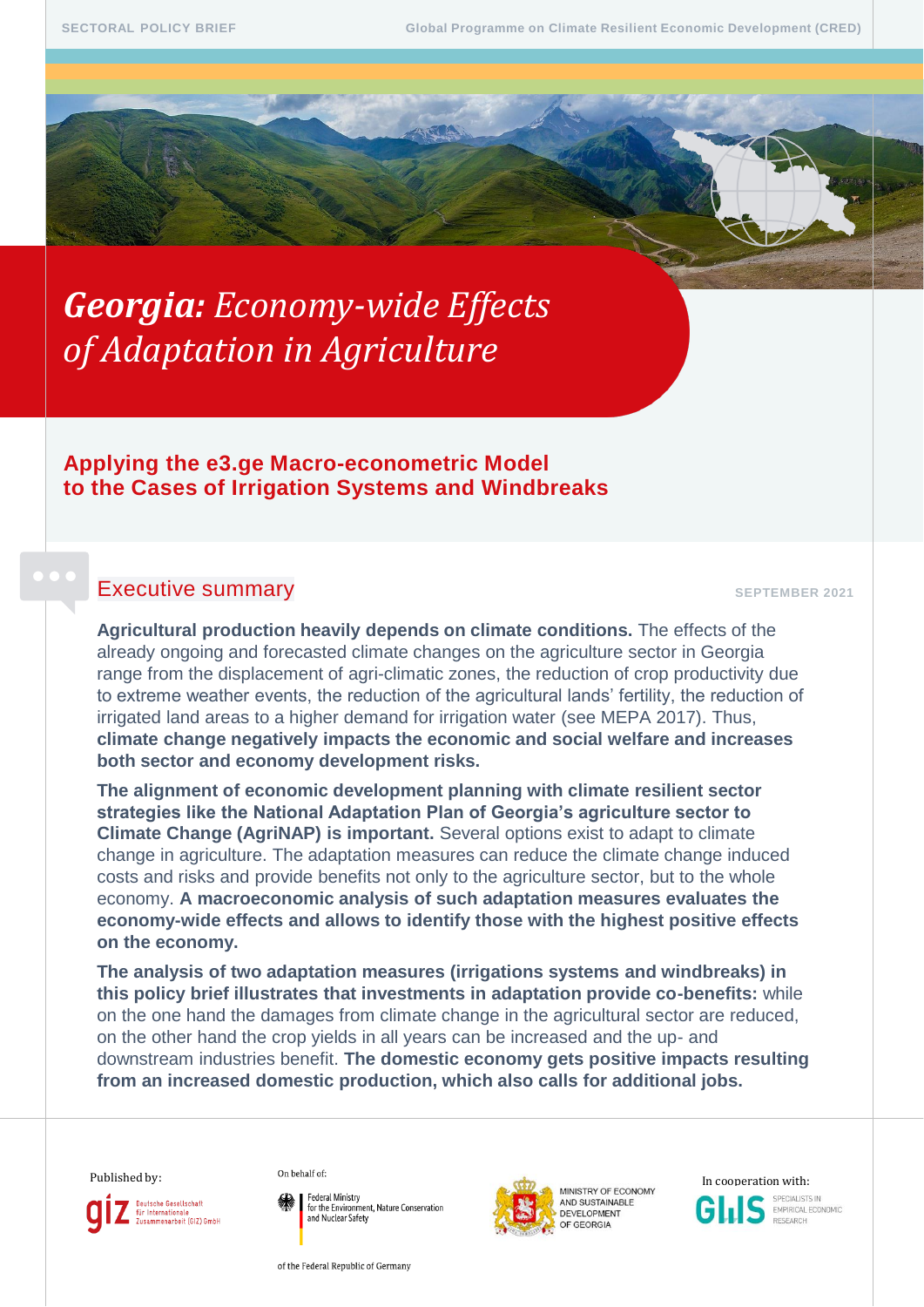

# **Current situation in agriculture**

Agriculture is one of the most important economic sectors in Georgia, employing about 40% of the population, but only having a share in GDP of 8.4% in 2020. This share has fallen significantly over the past decades (see *USAID 2017*). However, the dependence on agriculture is likely to continue into the medium-term future, and it is one of the greatest challenges to improve its productivity, increase farmers' incomes and reduce rural poverty (see *MoA 2017*). Agriculture is one of the most vulnerable sectors to climate change in any country's economy, maybe the most important in Georgia (see *MoE 2015*). Thus, climate change increases sector development risks and negatively impacts economic and social welfare (see *MEPA 2017*). Consequently, the Georgian Agriculture Development Strategy (2015-2020) focused on three inter-linked challenges: ensuring food security through improvement of productivity and incomes, adaptation to climate change, and promotion of climate change mitigation. To assist the government in the implementation of the agriculture strategy, the National Adaptation Plan of Georgia's agriculture sector to Climate Change (AgriNAP) becomes an integral part of the Agriculture Development Plan.

# **Options for building climate resilience in agriculture**

There are several ways for farmers to adapt to the expected changes due to climate change. The cultivation of adapted varieties and new crop types in connection with adapted cultivation methods can contribute to soil conservation and water saving, reducing the possible effects of climate change. Other options for adaptation include efficient irrigation systems (e.g., drip irrigation), fertilization to realize higher yields, and improved crop protection to limit pests and diseases. Improved weather forecasting and early warning systems for extreme weather events can also help to limit the damages caused by climate change. Frost protection measures (e.g., frost protection irrigation), hail protection nets, hail guns and windbreaks are further structural adaptation measures. Insurance against crop failures compensates farmers, but the foregone harvest needs to be compensated in other ways (e.g., by increasing imports).

# **Macroeconomic analysis of adaptation measures**

A macro-econometric simulation model for Georgia has been developed to analyse the overall macroeconomic impacts of climate change and sector-specific adaptation measures. This so-called **e3.ge model (economy, energy, environment; Georgia)** considers also indirect and induced effects of adaptation measures. It helps identifying those adaptation measures that have positive effects on the economy, employment, and environment. From an economic point of view, they should be considered first when setting up an adaptation strategy in Georgia.

For the purpose of this analysis, different scenarios are developed. A scenario is a consistent set of assumptions about the future development of certain characteristic model quantities. For instance, a climate change scenario is built from assumptions on the frequency of expected future extreme weather events (e.g., a heatwave occurs every 5 years) and their respective damages and effects on the economy (e.g., reduced labour productivity, reduced harvest). In addition, the costs and benefits of the respective adaptation measures are being implemented in further scenarios. The model results not only show the direct effects but also the macroeconomic consequences for Georgia due to the economic interrelationships in the model. The results raise the awareness for climate change and options for adaptation and can be used for prioritizing adaptation measures.

In the following, **[irrigation systems](#page-2-0)** and **[windbreaks](#page-5-0)** will be analysed in more detail. Both types of measures were already active during Soviet time but were not maintained or were damaged. Against the background of impending climate changes, they are currently being discussed in Georgia and considered in policy strategies.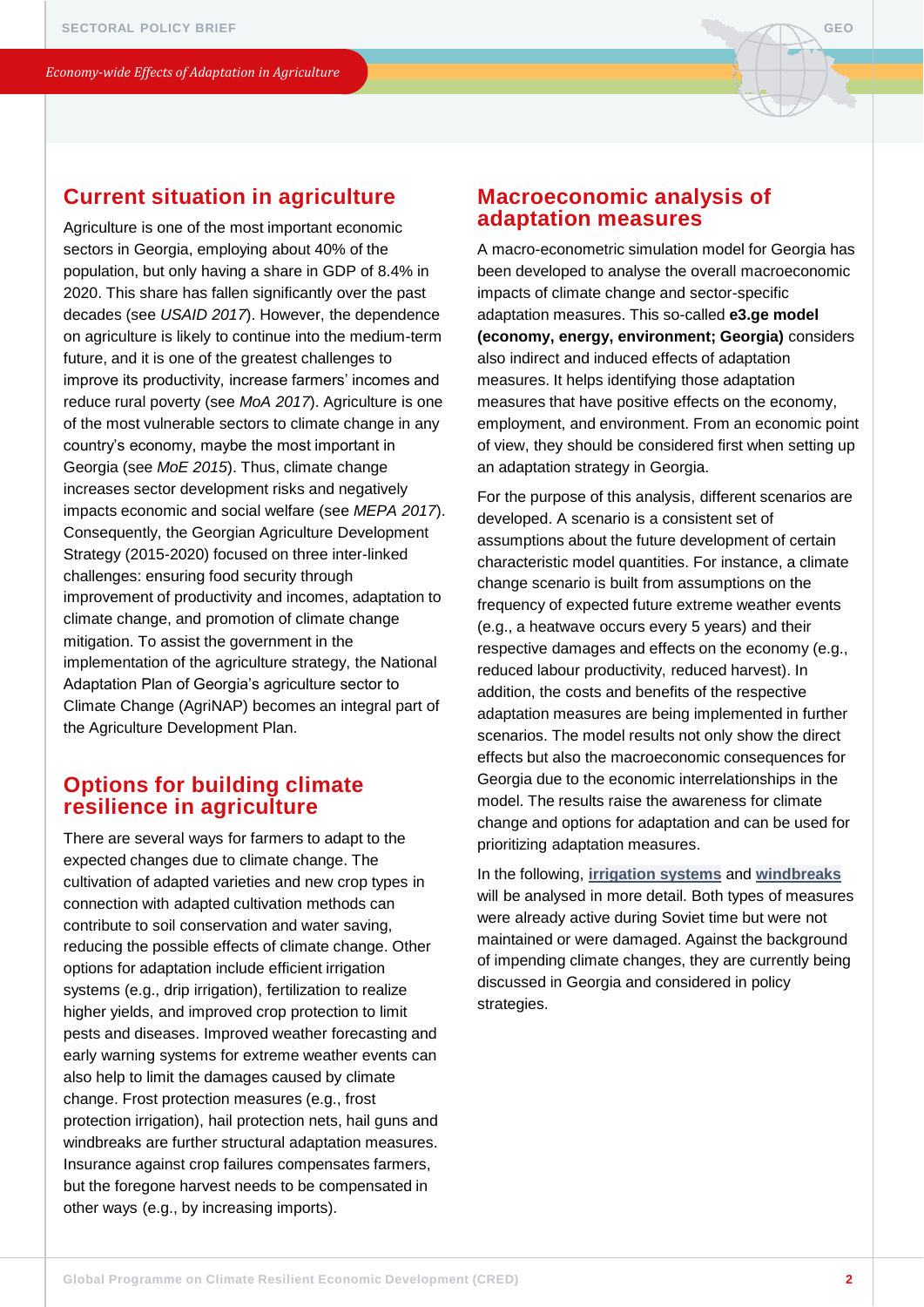# <span id="page-2-0"></span>**Irrigation systems**

The rehabilitation and modernization of irrigation systems is key to support a greatly expanded horticultural crop production (see *MoA 2017*). Since the temperatures in Georgia will continue to rise and the estimated precipitation varies greatly, irrigation systems can sustain high yields in the future. The irrigation strategy in Georgia "encompasses the rehabilitation of decayed irrigation infrastructure and the development of a modern data-based professional and participatory irrigation management capacity" (see *MoA 2017*). The irrigation strategy contains several information on cost and benefits that can be used for the irrigation scenario.

## *Implementation and assumptions*

In the climate change scenario, severe droughts are assumed to occur every 5 years, starting in 2025. The effects on agriculture are increasing over time due to the intensifying climate change. The rehabilitation of existing gravity irrigation schemes is done by construction works (e.g., canals, drainage, reservoirs). Water-saving technologies (e.g., drip irrigation systems) will be imported from abroad (China, or higher quality from Turkey and Israel, see *MoA 2017*). The local construction industry is needed for rehabilitation and installation of the irrigation systems. The benefits of irrigation systems include an increased agricultural productivity and thus increased crop yields in years without severe heat and drought, and reduced damages in years with extreme temperatures. Water availability does not seem to be constraining (see *MoA 2017*).

However, if the farmers must buy irrigation systems, they will pass their costs to the consumers by increasing the prices of agricultural products. If the government subsidizes the irrigation systems, it may have to reduce its investments elsewhere.

In addition to the direct effects (construction works, material imports, increased agricultural production), these effects account for further second-round and induced effects, e.g., an increase in production in upstream and downstream sectors of agriculture and construction as well as for price and income effects, which in turn influence consumption expenditures.

*Table 1:* Assumptions for modelling **irrigation systems** as adaptation measures used as input for the e3.ge model

| <b>COST AND BENEFITS OF ADAPTATION MEASURES</b> |                                                                                                                                                    |
|-------------------------------------------------|----------------------------------------------------------------------------------------------------------------------------------------------------|
| Rehabilitation investment in irrigation systems | $\bullet$ 2021 to 2025; in total 700 million GEL<br>• 2026 to 2050: 50 million GEL p.a.                                                            |
| <b>Allocation of investment</b>                 | ■ 2021 to 2025: 85% irrigation channels,<br>15% drip irrigation systems<br>• 2026 to 2050: 25% irrigation channels,<br>75% drip irrigation systems |
| Increased crop yields from irrigation           | • 2021 to 2025: steady growth up to 15% p.a.<br>■ 2025 to 2050: 15% p.a.                                                                           |

*Source: Adapted from MoA 2017*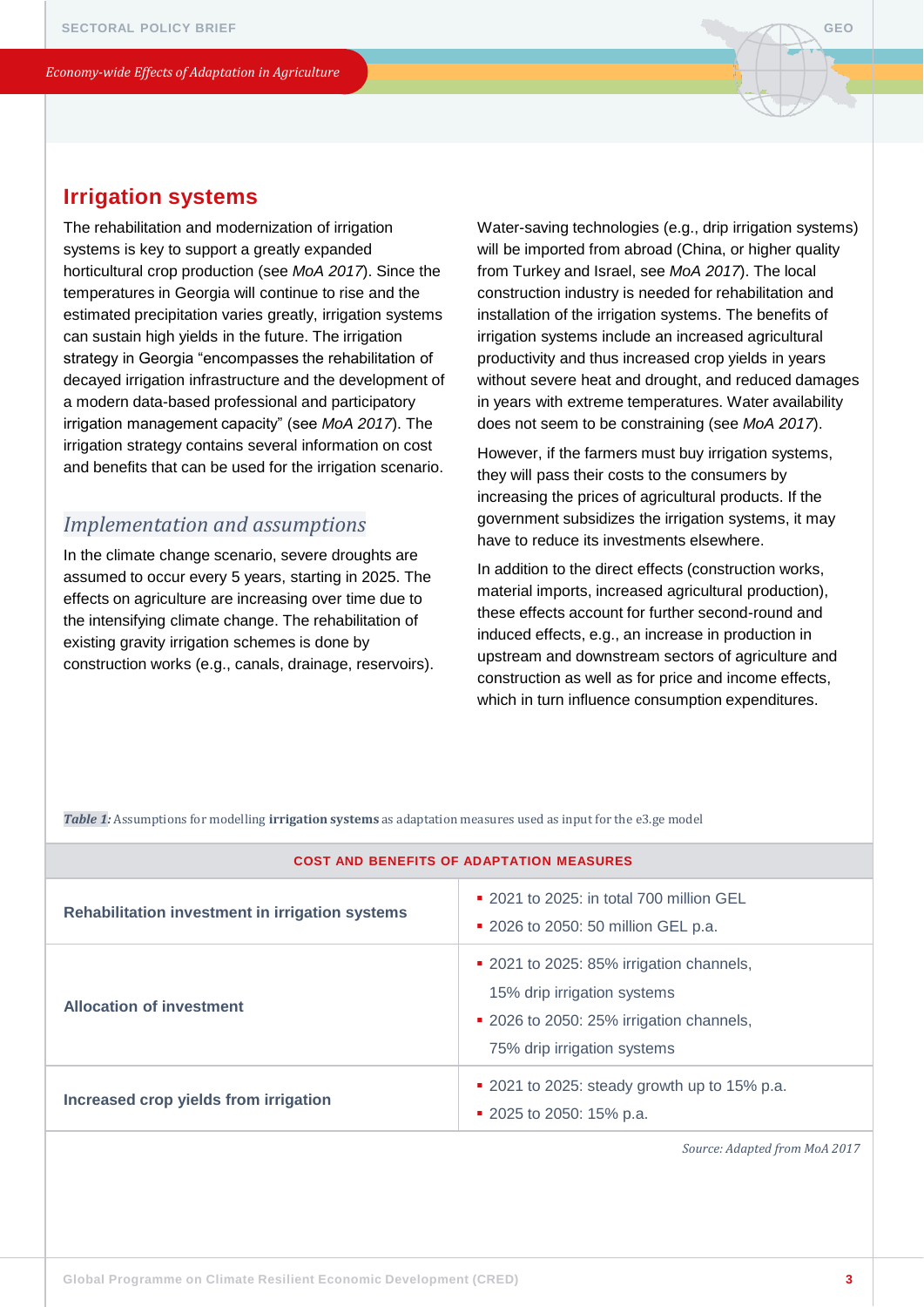

# <span id="page-3-0"></span>*Results*

The overall economic effects of the adaptation measure *irrigation systems in agriculture* **are positive**. Figure 1 shows the economic effects of implementing irrigations systems in the e3.ge model on the components of GDP. The figure shows the relative differences between a scenario with adaptation and climate change and a scenario with climate change only.

The GDP increases by up to 1% in one year in the period under review (see Figure 1). While the annual investment in construction of irrigation channels have a positive effect on the GDP, the import of drip irrigation

systems has a negative impact. After the rehabilitation of the irrigation channels in the year 2025 (according to the irrigation strategy, see [Table 1](#page-2-0) and *MoA 2017*), the annual construction investment is small but still positive. More is being invested in drip irrigation systems. The positive effects on GDP result in lagged positive effects on consumption and investment, which in turn also have a positive impact on other economic sectors and thus on the GDP. The consumption expenditures increase by up to 0.9% in one year in the period under review (see Figure 1). Since the government subsidizes the irrigation systems, the government's consumption expenditures are reduced elsewhere.

*Figure 1: Economic effects of the adaptation measure irrigation systems in agriculture on components of GDP and employment (differences in percent compared to drought scenario)*



**LONG-TERM ECONOMIC BENEFITS OF ADAPTATION**

*Source: own figure*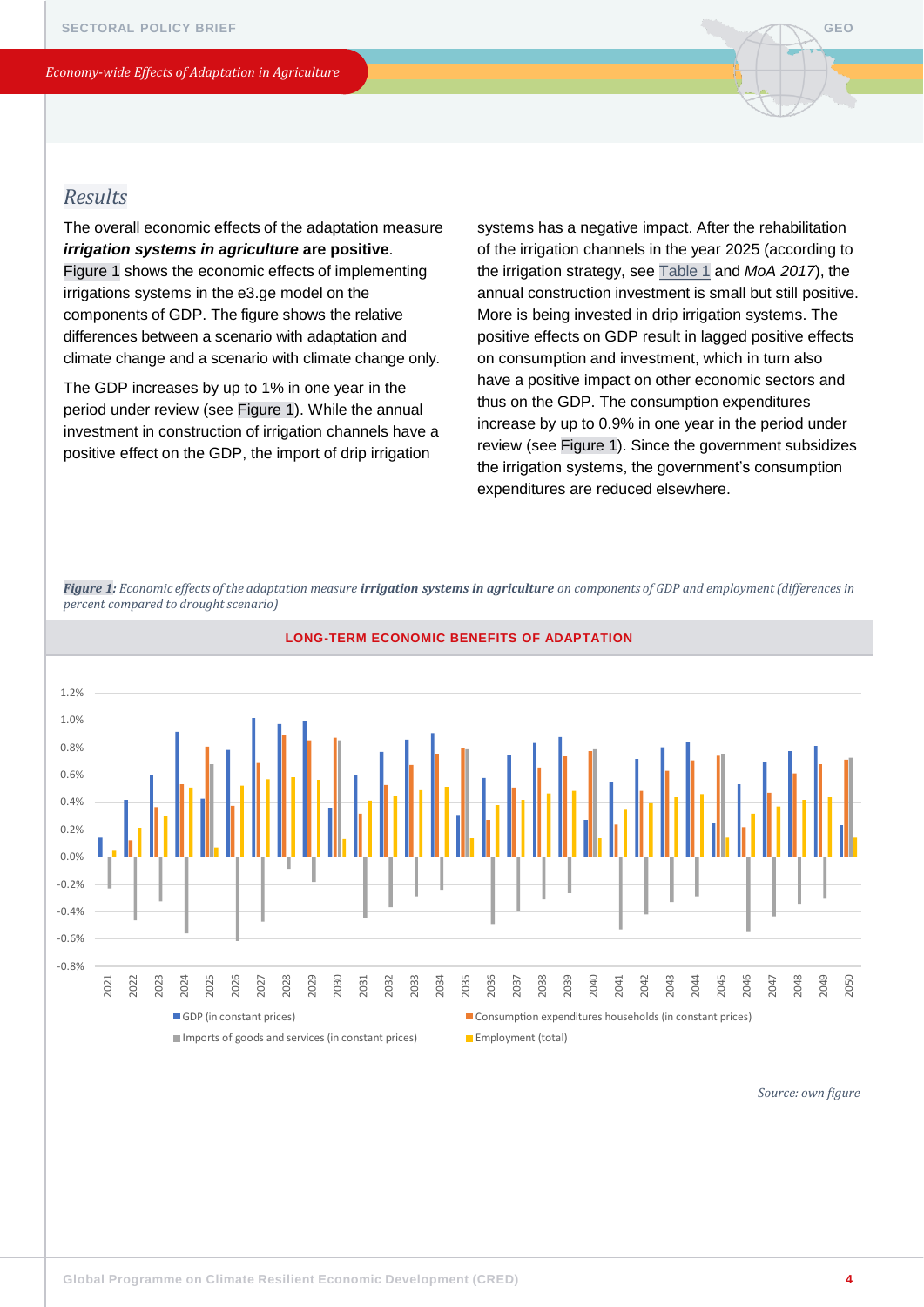The biggest economic effects are to be expected from the increase in production in agriculture due to the additional irrigation. The overall effect on imports results on the one hand from additional imports due to higher consumption and investment and on the other hand from reduced imports of agricultural products. The production is increasing not only in the agricultural sector, but also in those sectors delivering inputs for the agricultural sectors and those sectors using agricultural products as an input. Higher employment results in more people having higher wages (e.g., for consumption purposes). Although there are still crop losses due to droughts and high temperatures, damages can be significantly reduced.

The implementation of the adaptation measure Irrigation systems in Agriculture has also positive effects on employment. Up to 10,000 additional people can be employed. This corresponds to an increase of up to 0.6% in one year in the period under review (see [Figure 1](#page-3-0)). Analogous to the effects mentioned above, this additional employment takes place in different economic sectors: on the one hand directly in the agricultural sector, but on the other hand also in the sectors for additional consumption and in the transportation sector. Since the model assumes an increasing productivity in the respective economic sectors, the additional employment decreases over time but remains clearly positive.



*Example of an irrigation channel in Georgia*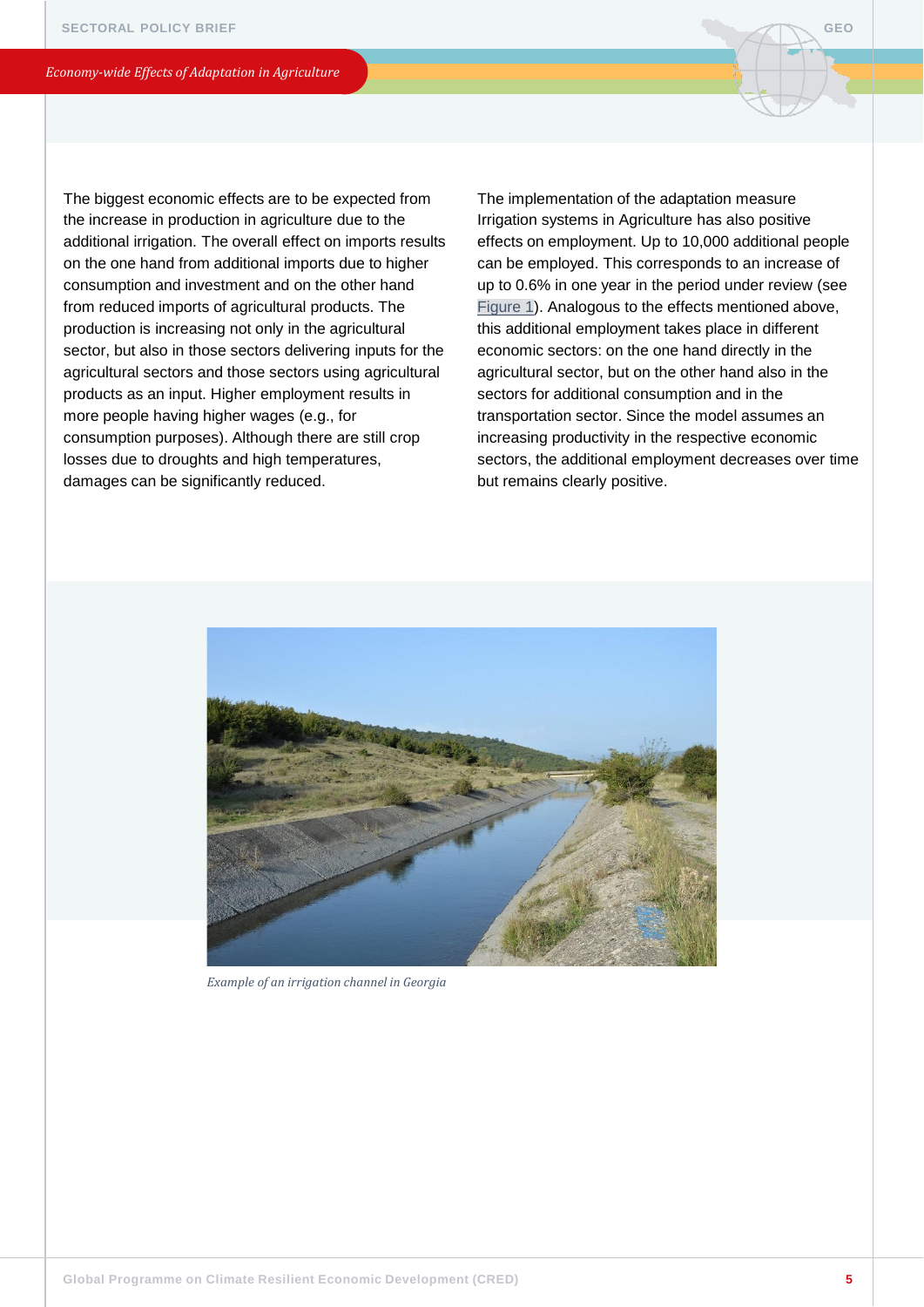# <span id="page-5-0"></span>**Windbreaks**

Wind erosion is a problem especially in dry land areas. The wind removes and transports soil material and causes land degradation. As a result, the crop yields are reduced. Windbreaks can reduce wind speeds over fields, which protects the soil and thus provides additional protection for the plants in the fields. Thus, when designed for wind reduction purposes, windbreaks can enhance crop production, improve crop quality, reduce fruit rubbing, decrease fruit drop, increase water-use efficiency, and offer control of blowing snow and dust, to mention some of the positive effects (see *Smith et al. 2021*). The windbreaks usually consist of trees and bushes that are placed at the edge of the fields or between the fields (see *IBiS 2019*). While these windbreaks were already implemented during Soviet time, they have been cut down by local people and used as firewood during the energy crises in the 1990s. Today, fire and grazing cattle are the biggest threats (see *IBiS 2019*). However, the restoration of the windbreaks is one key element to adapt to the effects of climate change. This restoration could be done in a way that the new trees and bushes are climate resilient and even multifunctional, not only providing protection from the wind but also providing additional food security through the introduction of fruit species.

This combination of protection and production can be a significant incentive to reactivate the windbreaks (see *Smith et al. 2021*). However, the reactivation and reconstruction of the windbreak system is very costly. Since the income level in agriculture is low, the role of the government becomes crucial. Not only does the planting of windbreaks require financial resources, but there is also a need for further machinery and irrigation products to maintain the windbreaks. Field experiments showed that rehabilitation of windbreaks without additional watering in subsequent years (at least in the first two years) is not possible (see *IBiS 2019*).

## *Implementation and assumptions*

Beginning in 2025, heavy wind is assumed to occur every 5 years, which destroys 5% of the annual crop yield. In addition, an annual loss in crop yields of 1.5% due to wind erosion is being assumed. The installation of windbreaks calls for seedlings and additional plastic tubes to protect the trees. These seedlings are planted by local workers, providing agricultural services. Irrigation systems are also installed. The benefits of windbreaks include an increased agricultural productivity and, thus, increased crop yields in years without heavy wind, and reduced damages in years with heavy wind.

*Table 1: Cost-benefit-analysis of windbreaks; Input for the e3.ge model*

| <b>COST AND BENEFITS OF ADAPTATION MEASURES</b> |                                                                                                                                                                                                        |
|-------------------------------------------------|--------------------------------------------------------------------------------------------------------------------------------------------------------------------------------------------------------|
| <b>Investment in windbreaks</b>                 | • Plants: 6 million GEL p.a.<br>• Plastics: 4 million GEL p.a.<br>Agricultural services: 5,2 million GEL p.a.<br>• Machinery: 2 million GEL p.a.                                                       |
| Increased crop yields from windbreaks           | • Maize: 18%<br>$\bullet$ Wheat: 15%<br><b>Barley: 25%</b><br>$\blacksquare$ Potato: 15%<br>• Fodder crops: 20%<br>■ Vegetables: 15%<br>Others: 15%<br>Total (weighted by share in agriculture): 17.8% |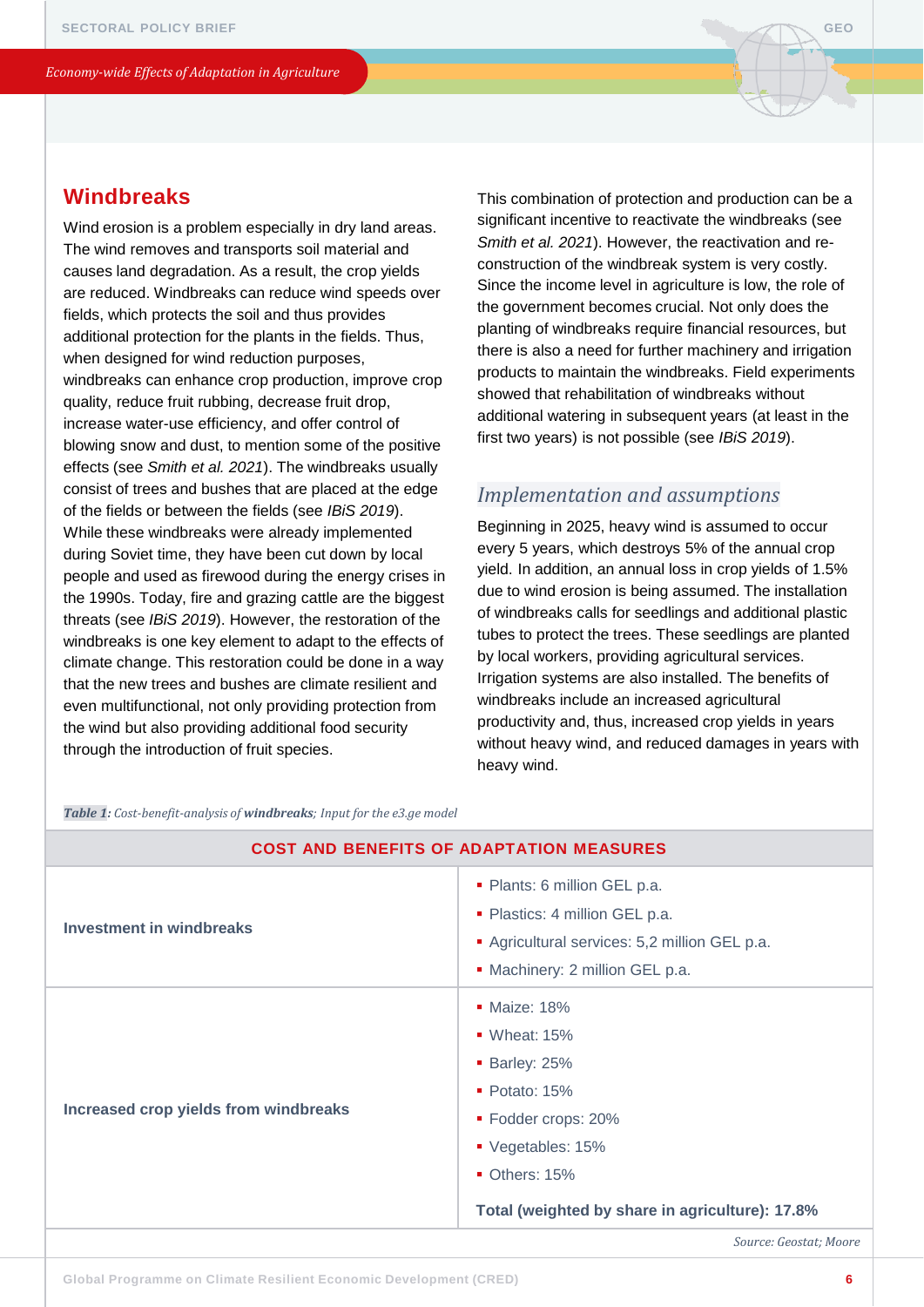However, if the farmers have to buy windbreaks, they will pass their costs to the consumers by increasing the prices of agricultural products. If the government subsidizes the windbreaks, it may have to reduce its investments elsewhere.

## *Results*

The overall economic effects of the adaptation measure *windbreaks in agriculture* **are positive**.

Figure 2 shows the economic effects of implementing windbreaks in the e3.ge model on the components of GDP. The figure shows the relative differences between a scenario with adaptation and climate change and a scenario with climate change only.

The GDP increases by up to 1.2% in one year in the period under review (see Figure 2). The annual investment in planting the windbreaks has a positive effect on the GDP. While on the one hand the increased demand for seedlings calls for a higher production in the agricultural sector, also the additional agricultural services increase the production in the respective sector. As with the irrigation systems, the implementation of windbreaks also accounts for further second-round and induced effects, e.g., an increase in production in upstream and downstream sectors of agriculture as well as to price and income effects, which in turn have an effect on consumption expenditures.

The greatest economic effects are to be expected from the increased crop yields in agriculture due to the windbreaks. The overall effect on imports results on the one hand from additional imports due to higher consumption and investment and on the other hand from reduced imports of agricultural products.

As with the irrigation systems, the production is increasing not only in the agricultural sector but also in those sectors delivering inputs for the agricultural sectors and those sectors using agricultural products as an input, resulting in higher employment rates and more people having higher wages (e.g., for consumption purposes). The consumption expenditures increase by up to 1.1% in one year in the period under review (see Figure 2).

*Figure 2: Economic effects of the adaptation measure windbreaks in agriculture on components of GDP and employment (differences in percent compared to wind scenario)*



*Source: own figure*

**GEO**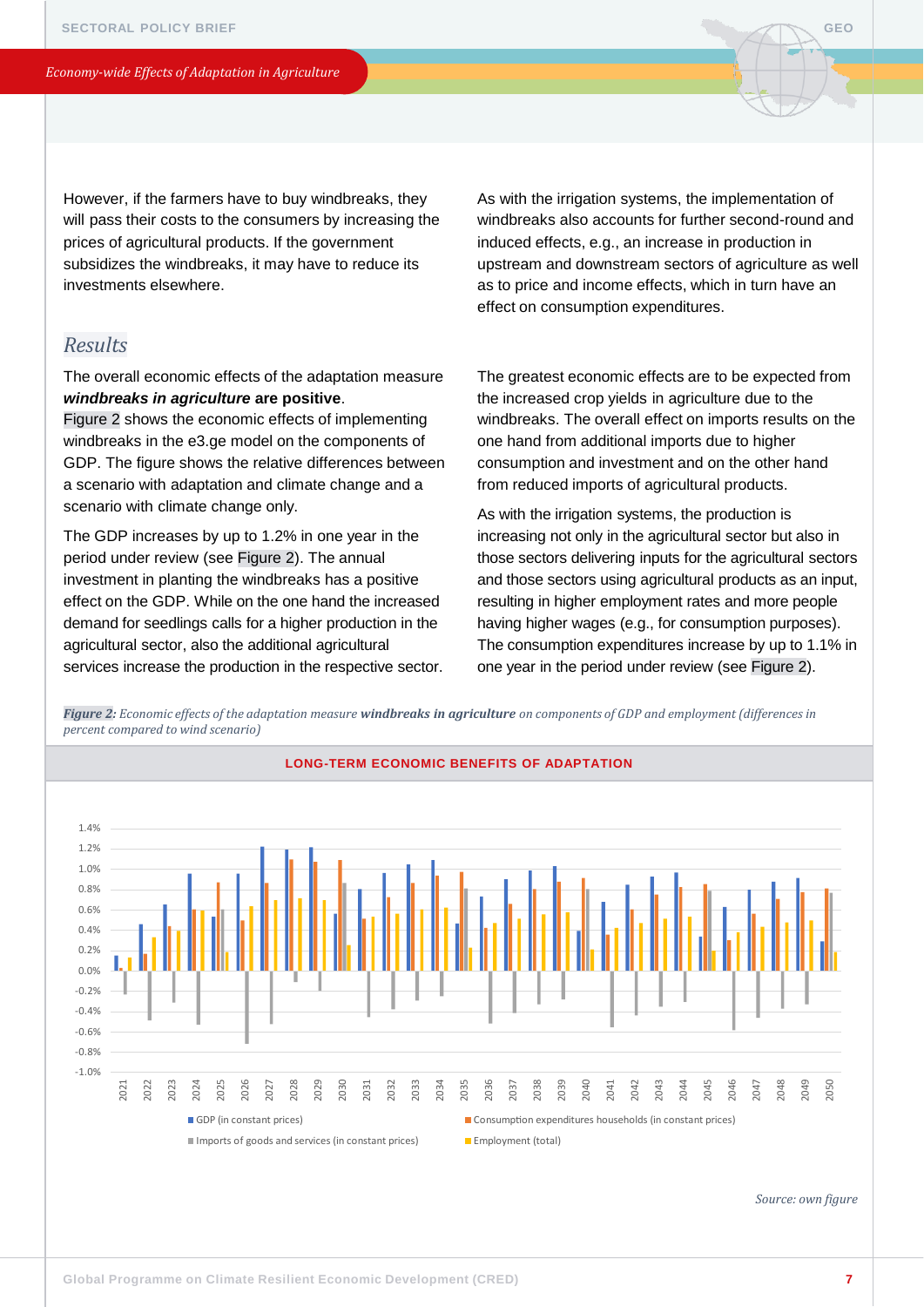

# Key messages

The consequences of climate change are already noticeable and will become more frequent and more severe. Since agriculture is one of the most important economic sectors in Georgia, and agriculture is one of the most vulnerable sectors to climate change, actions must be taken. Otherwise, not only food security, but also jobs and income are endangered in the Georgian economy. The implementation of adaptation measures to climate change is one possible action.

- ➢ **The results of the scenario analysis with the e3.ge model provide an economic evaluation of different adaptation measures.** However, since the future is uncertain with respect to climate change and the economy, the results are subject to uncertainties themselves and should be considered as an information that can serve as a starting point for the development of an adaptation strategy. They should raise the awareness and illustrate how the economy in Georgia is developing under the effects of climate change and what the economic benefits of adaptation to climate change are.
- ➢ The two adaptation measures under consideration, irrigation systems and windbreaks, were already used in Soviet times to increase productivity in agriculture. With the experience from the past, the still existing remnants of the infrastructure as well as the application of new technologies, the crop yields and productivity in agriculture can be increased even with regard to the effects of climate change. **Both adaptation measures analyzed with the e3.ge model show that investments in adaptation provide co-benefits:** not only can the damages in years with climate change effects in the agricultural sector be reduced, but also the crop yields in every year can be increased and the up- and downstream industries benefit. The domestic economy gets positive impacts resulting from an increased domestic production, which in turn calls for additional jobs. However, it is important where the products come from since imports reduce performance in the domestic GDP. Other adaptation measures like site-adapted selection of species, the cultivation of drought-resistant species, an improved ground coverage, the adaptation of crop rotations and a waterefficient soil cultivation add up to this and can further enhance these positive effects.
- ➢ **Financing of adaptation measures through international funds was not assumed.** Given the promises of the industrialized countries to support climate protection measures such as adaptation measures with USD 100 billion per year in the future, the prospects for (partial) funding of the measures are good. In this case, the **macroeconomic effects of the measures would be even better**.
- ➢ Although the financial and economic impacts are relevant for policymakers to prioritize adaptation measures, other criteria must be considered as well such as health aspects and ecosystem services (biodiversity, regulation of the water balance) to get a more comprehensive evaluation of a measure, and to formulate an appropriate adaptation strategy. The economic effects should only be one possible basis for decisions on the selection of adaptation measures in Georgia.